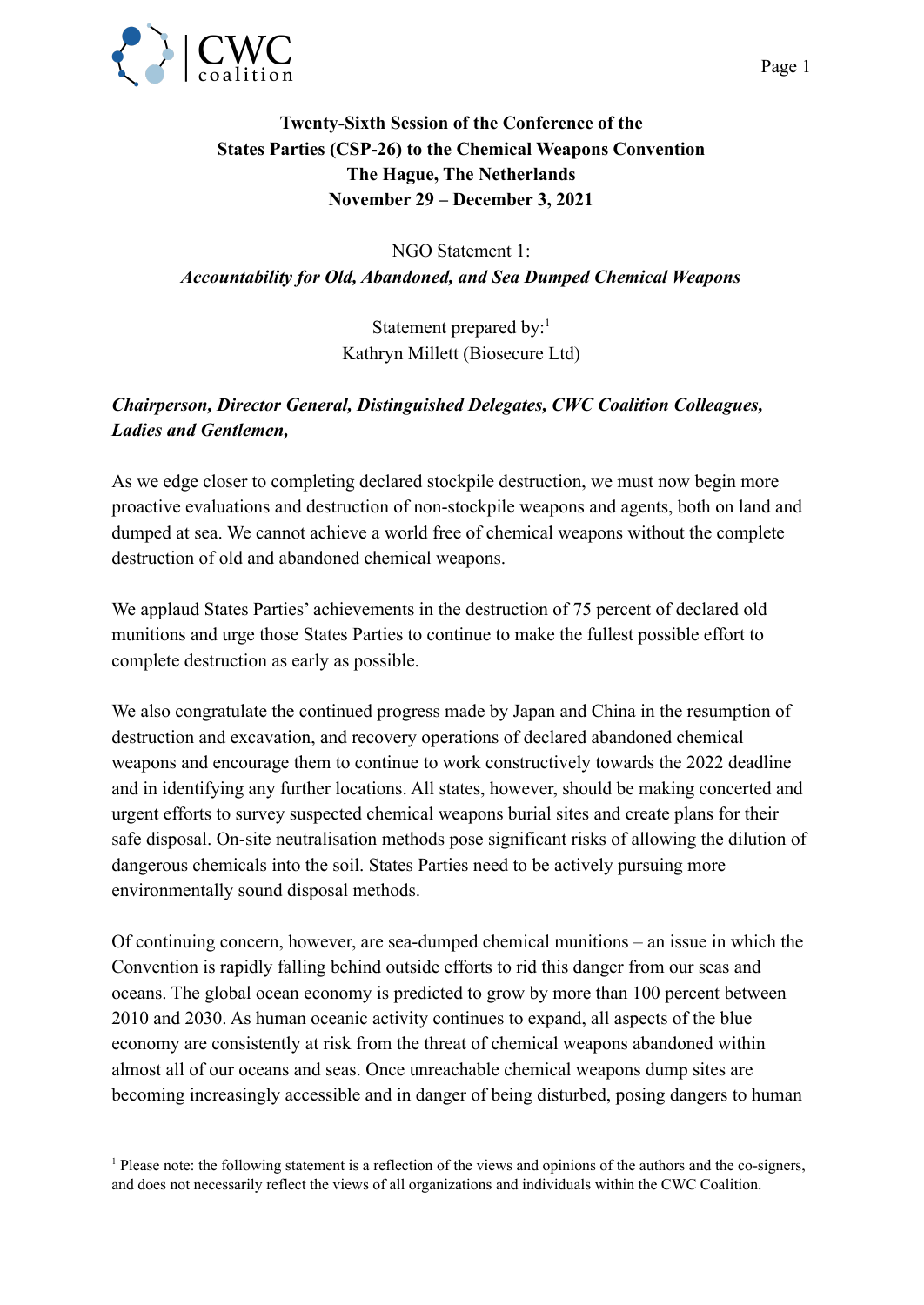and marine life, and the number of human encounters by fishermen and others with abandoned munitions continues to rise.

A highly conservative estimate made in 2017, estimated the total amount of chemical munitions on our ocean and sea floors to reach 1.6 million tons. We have little to no knowledge of the location or state of additional dumpsites, but there is growing evidence that unstable munitions severely endanger the marine ecology, exacerbating the devastating changes to marine life and habitats already struggling under threat from climate change and other human activities.

States parties must undertake to be more proactive in understanding, managing and mitigating these dangers. Actions to be undertaken should include:

- Investigations to better understand the long-term health, environmental and ecological impact of sea-dumped chemical weapons;
- Efforts to identify in detail the locations and state of dumpsites that are currently poorly documented;
- Activities to investigate existing and new management options available to deal with the threat, including biomonitoring techniques and the creation of guidelines regarding offshore chemical weapons disposal that ensure all chemical weapons are eliminated in an environmentally-safe manner;
- A review of the "blow-in-place" approach and an OPCW/UN-Sponsored Conference on Sea Dumped Weapons with Civil Society;
- Sustained support for casualty-tracking and the development of risk education programmes and guidelines for fishermen on how to deal with chemical munitions;

Thank you for your attention, and I request that this statement be made part of the official CSP published proceedings.

## **Statement Co-Signers\*:**

Dr. Matouk Hassan S. Alrainee, *Environmental Protection and Public Care Org.* Samuel Asamoah Asare, *High Hope* Kwame Baah, *Margliz Foundation* Dr. Daniel Esteban, *Consejo Argentino de Relaciones Internacionales (CARI)* Alexander Ghionis, *The Harvard Sussex Program* Kheder Kareem, *International Peace Bureau (IPB)* Mustafa Kibaroglu, *MEF University, Istanbul, Turkey*